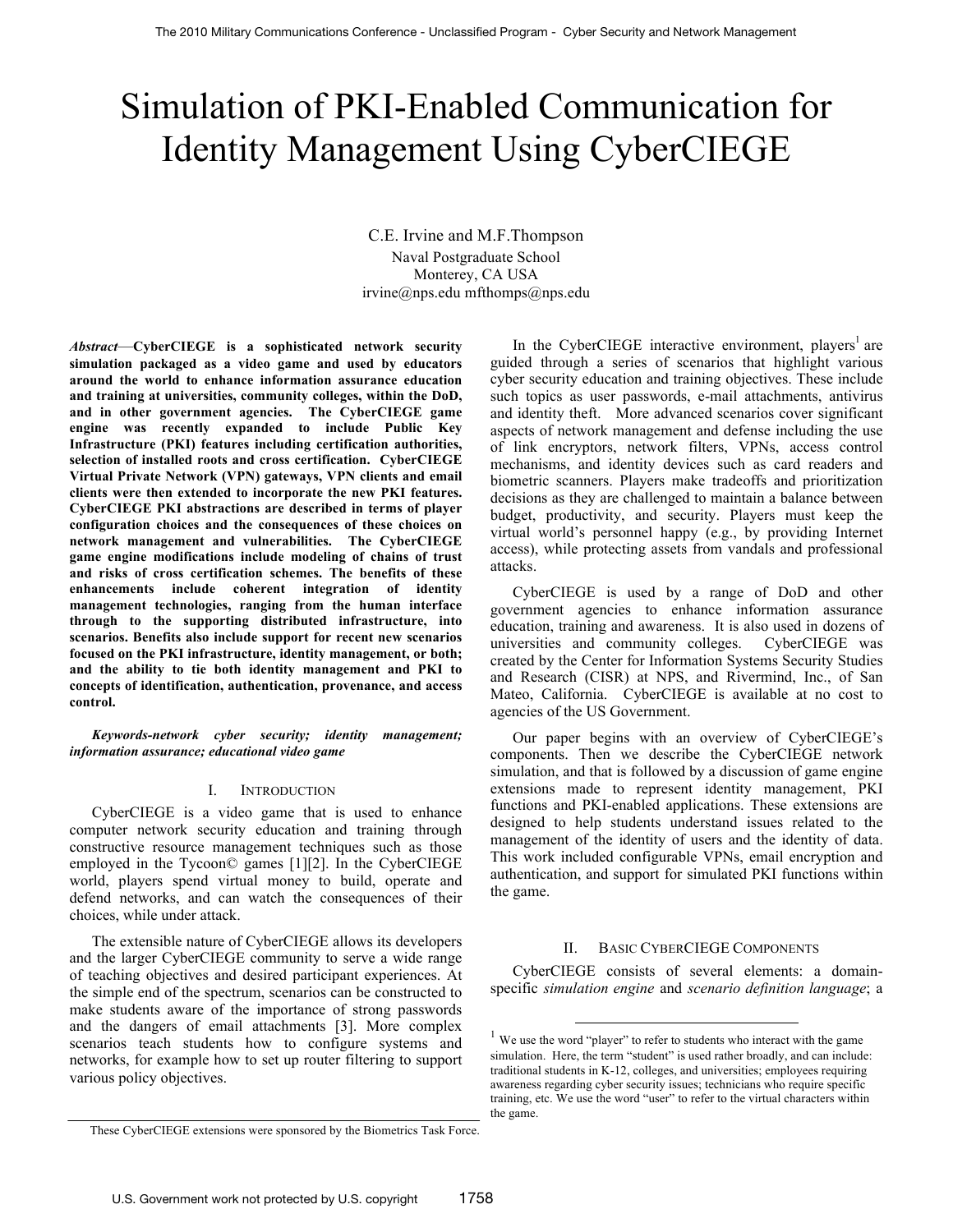# *scenario development tool*, and a *video-enhanced encyclopedia*. [3]

The game is extensible in that new CyberCIEGE scenarios tailored to specific audiences and topics are easily created. The scenario definition language expresses security-related risk management trade-offs to be developed for different scenarios. The CyberCIEGE simulation engine interprets each scenario as written in the scenario definition language and presents the player with the resulting simulation. Specific player experiences and the consequences of the player choices are a function of the particular scenario.

The game engine and the language that feeds it are rich in cyber security concepts; it is possible to simulate sophisticated environments subject to a variety of threats and vulnerabilities. Substantial support is also provided for relatively brief, scripted training and awareness scenarios, and includes cartoon-like balloon speech by the virtual users, message tickers, multiple choice questions that direct game play, pop-up quizzes and conditional play of video sequences.

Instructors may assess students through logs produced as a result of player activity. Triggers within the scenario cause output to be appended to each log, where a variety of status indicators may be recorded. A separate log is maintained for each player, thus allowing the instructor to track the progress of individual students.

#### III. OVERVIEW OF THE NETWORK SECURITY SIMULATION

The CyberCIEGE game engine assesses the virtual users' ability to achieve their goals [4]. These goals are defined in terms of read and write accesses to assets. Similarly, the game engine assesses the virtual attackers' ability to read and write assets when driven by motives the scenario designer associates with those assets. Both of these functions rely on a simulation of the network topology created by the player within constraints imposed by the scenario designer using the Scenario Development Tool [5].

# *A. User and Attacker Access to Information Assets*

The game engine manages the network topology as a collection of computers and network devices interconnected via one or more networks. The simulation represent information as "assets", which exist on computers. Virtual users and attackers access assets either directly by interacting with the computer that contains the asset, or indirectly via one or more network connections. Additionally, attackers can compromise assets via direct access to networks (i.e., via a wire tap). And attackers might attempt to bribe authorized users to disclose or modify assets.

Players interconnect CyberCIEGE networks using routers, VPN gateways and link encryptors. Workstations and servers may be connected to multiple networks. Components include simulated operating system functions that provide access control mechanisms, supporting policies (e.g., authentication and identification) and application policies such as a router filtering of network connections. The game abstracts away hubs and network switches such that a single named network can connect many computers and network devices.

Direct access to computers and networks is constrained by simulated physical security mechanisms (e.g., walls, guards, and locks.) Logical access to computers is constrained by authentication and identification mechanisms including authentication servers, card readers, biometric scanners, and password policies. Once logical access to a computer is achieved, logical access to assets is further constrained by operating system-based access control mechanisms (e.g., an ACL).

The simulation assesses network topology, logical access controls and physical access controls to evaluate whether virtual users can achieve their goals to access assets and whether attackers can compromise the assets.

# *B. Simulation Fidelity*

The fidelity of the simulation is designed to be high enough for players to make meaningful choices with respect to deploying network security countermeasures, but not so high as to overwhelm the player with administrative minutia. The purpose of the game is not to train players to deploy and configure specific network products. Rather, CyberCIEGE is intended to illustrate abstract functions of technical protection mechanisms and configuration-related vulnerabilities. For example, an attack might occur because a particular firewall port is left open and a specific software service is not patched. The game does not include abstractions to represent network addressing (and thus not Network Address Translation) and it is not intended to illustrate denial of service attacks other than relatively abstract attacks that take place against individual components.

Instead of identifying problems with real-world networks and training network operations personnel to recognize and respond to specific network attacks, a driving philosophy behind CyberCIEGE is that when the most serious network attacks occur, there is often little or nothing to see. Somehow your competitor gets your secrets. Or your enemy adds features to your logistics management system. (Clearly, if an organization discovers that it has been successfully attacked, a postmortem analysis can sometimes reveal useful information about the attack.)

# *C. Assessing User Goals*

When a virtual user attempts to achieve a goal, the game engine assesses the network topology and determines if the user has physical and logical access to a source workstation such that one of the following is true:

- The asset is on the source workstation
- The asset is on a computer on a network shared with the source workstation
- The asset is on a computer on a network reachable from a network containing the source workstation via one or more network devices (e.g., routers)

The network topology processing uses a brute force enumeration of paths that might lead from the source workstation to the computer that contains the asset. With the exception of email services, computers do not act as gateways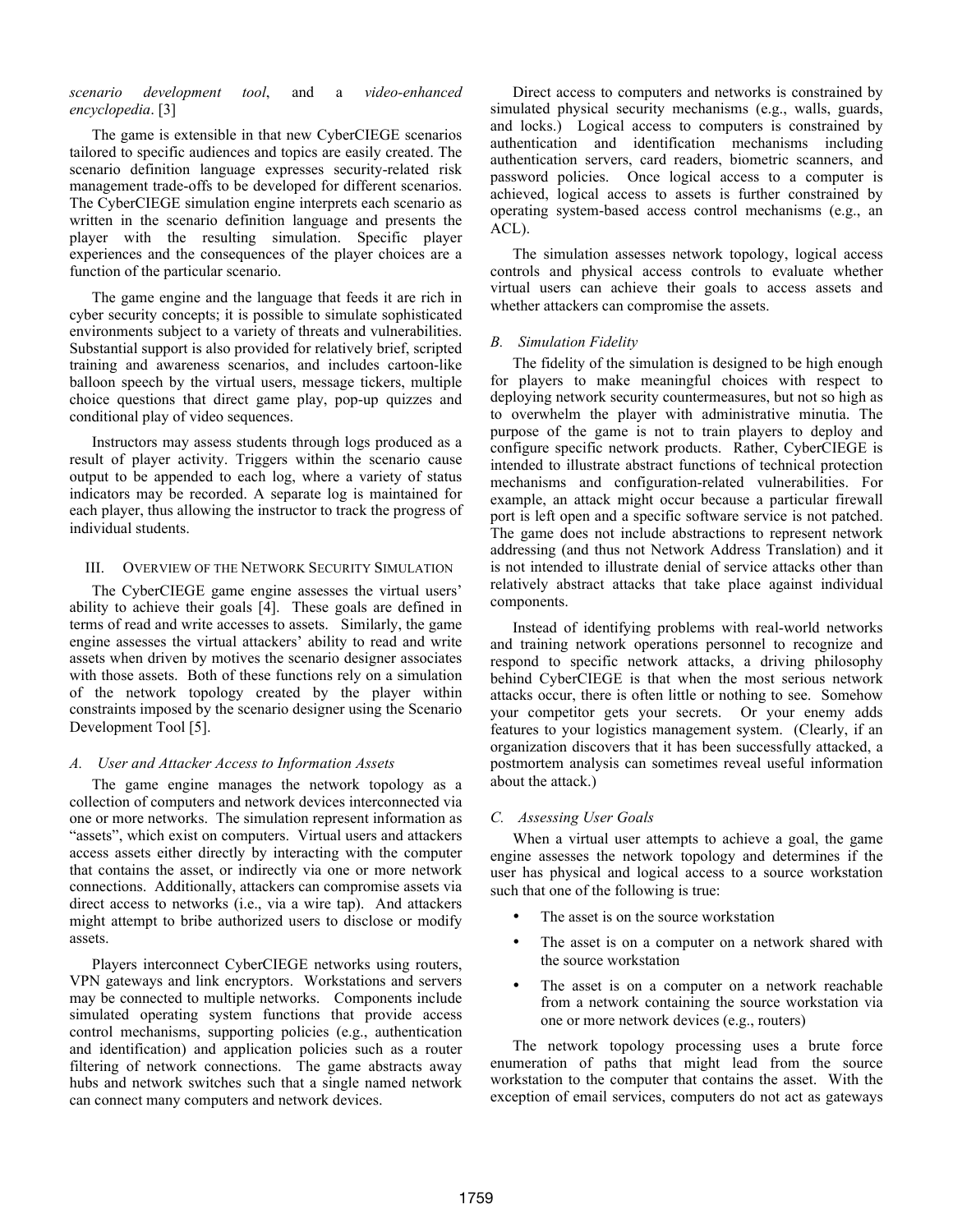to other connected networks when processing user goals. Given a suitable path between the source workstation and the asset required to achieve a user goal, the game engine associates the asset with each network segment that the asset would traverse for use in subsequent wiretap attack processing.

#### *D. Assessing Attacker Access to Assets*

When virtual attackers attempt to compromise assets, the attack engine employs a similar assessment of the network topology and the access control mechanisms. However, the attacker can use computers as gateways to other networks, and attackers may also supply their own computer and connect it directly to accessible networks, including the simulated Internet. This computer can then indirectly access the computer containing the targeted asset, or the computer can wiretap the network and collect or alter assets that transit the network as the result of some user achieving a goal as described above. Attackers may also employ malicious software, e.g., a Trojan horse that alters the asset (in the case of integrity-driven motives), or sends the contents of the asset to a network accessible by the attacker.

Malicious software appears on computers and network devices in a variety of ways, including poor configuration management and virtual users who compulsively open email attachments. Within the simulation, malicious software also arrives via unpatched network services (e.g., web servers) and whose services are not blocked by network filters.

#### *E. Network Filters*

As noted above, goals are defined in terms of reading or writing assets. Goals may also be defined in terms of the types of software required to achieve the goal. For example, a goal requiring read-write access to an email asset might also require an email transport application. The scenario designer may designate the goal software as *filtered,* which may further constrain user (or attacker) access to assets via networks due to network filter settings. For example, a router's network filter might be configured to block email transport application traffic. This would prevent a virtual user from achieving an email goal via that router, and it would prevent a moderately motivated attack from exploiting flaws in the email transport application.

# *F. Assurance of Mechanism vs Attacker Motive*

When determining the success of attacks, attacker motive is compared against the strength of the simulated logical and physical mechanisms that potentially protect the asset from compromise. For example, a network filter will not prevent an attack if it is hosted on a router whose operating system is weaker than the attacker's motive. Within the simulation, the strength of protection mechanisms is represented as an "assurance" value that the scenario designer associates with individual operating systems and applications. To protect assets, the protection mechanisms must also be properly configured (e.g., if an asset's ACL permits "public" access, it may be vulnerable regardless of the strength of the operating system.)

#### *G. Link Encryptors Protect Network Communication*

Simulated link encryptors come in two forms: those that represent manually loaded keys and those that represent software-based key distribution. Players configure these devices by selecting which network connections are encrypted and which are not. Manually loaded key systems require the player to select the same key on both devices, and the engine tracks key life such that scenario designers can simulate stale keys, e.g., by triggering player feedback and penalties if the key life exceeds a designer-specified value. Software-based key management systems don't experience stale keys, but their assurance is limited by the assurance of the operating system within the platform. With suitable attacker motive, softwarebased link encryptors are vulnerable to two kinds of simulated attacks:

- Wiretapping in which the data is transmitted in a key known by the attacker;
- Indirect network attacks in which the attacker uses a subverted link encryptor as a gateway along the path toward the computer hosting the targeted asset.

# *H. Original CyberCIEGE VPN Gateways*

Initially, CyberCIEGE was designed so that VPN gateways only protected Internet traffic, and they supported a single local network connection. Players could not otherwise configure VPN gateways and there were no VPN clients. Traffic between two VPN gateways was assumed to be encrypted and authenticated. VPN gateways were vulnerable to the two attacks just described for software-based link encryptors.

# IV. EXTENDED VPN FEATURES

In support of a comprehensive identity management education program, [6] CyberCIEGE has been extended to better simulate identity management of data. As part of this work, CyberCIEGE VPN gateways were re-implemented so that they could offer protection over any network, not just the Internet. VPN gateways now also support multiple LAN connections, and CyberCIEGE workstations can be configured to use VPN client mechanisms. Players may configure VPN mechanisms to selectively protect traffic depending on its source and destination, simulating the management of IPSEC security associations [7]. For example, the player can For example, the player can configure a gateway to encrypt and authenticate all traffic between a local LAN and a remote business partner. Similarly, the same VPN gateway can be configured to permit unprotected traffic between that same local LAN and the remainder of the Internet.

# *A. VPN Connection Profiles*

The game refers to these VPN configurations as "connection profiles". For example, consider the topology represented in Fig. 1. Table 1 illustrates a connection profile within the "Local VPN Gateway" of Fig. 1, the first entry of which results in encryption and authentication all data between Joe's computer and the Branch Server.

Connection profiles may include wildcard values to indicate any matching item. The second entry in Table 1 matches all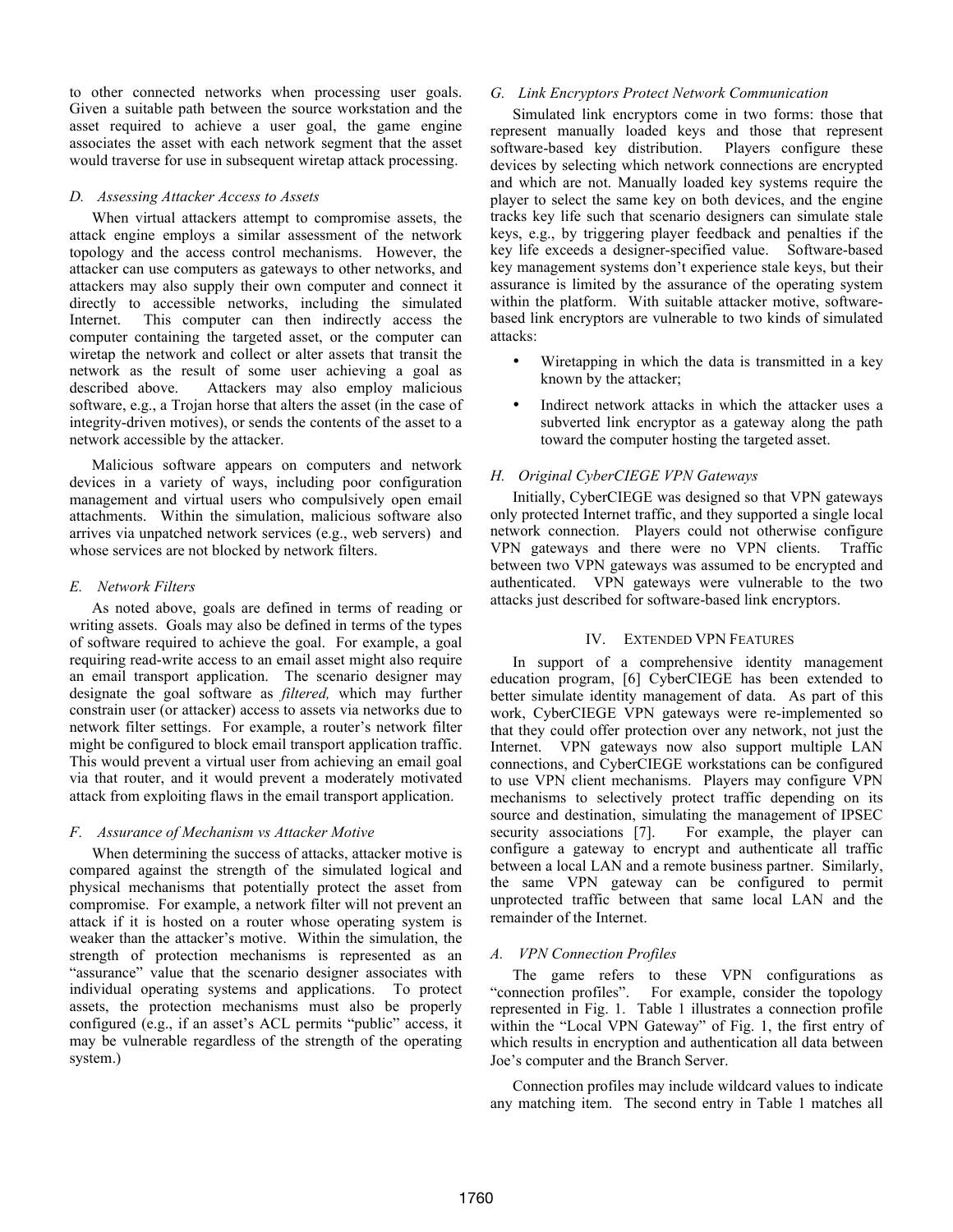traffic. Connection profiles are an ordered list, and the game selects the first entry that matches the source and destination of is introduced, and the likelihood that this higher motive results in malicious software cannot be countered with mere "good



TABLE I. LOCAL VPN GATEWAY CONNECTION PROFILE

| Local Network | ∟ocal Host                            | <b>Remote Network Domain</b> | <b>Remote Host</b>   | Protection                  |
|---------------|---------------------------------------|------------------------------|----------------------|-----------------------------|
| LAN.          | $\text{Joe } \mathcal{S}$<br>Computer | Our Branch Office            | <b>Branch Server</b> | Encryption & Authentication |
|               |                                       |                              |                      | None                        |

the traffic. Thus, the second entry in Table 1 would cause the local VPN gateway to permit unprotected traffic between Joe's workstation and other destinations on the Internet.

VPN mechanisms occur in pairs (i.e., two gateways or a gateway and a VPN client). The remote VPN gateway in Fig. 1 must have a connection profile that encrypts and authenticates traffic between Joe's workstation and the branch server. Otherwise, the two gateways could not exchange traffic.

#### *B. Educational Purpose of Connection Profiles*

When players configure connection profiles, they make decisions regarding the identity management of data. For example, by selecting "authentication" as the protection for data exchanged via a remote VPN gateway, the player establishes the identity of the source of the data. Connection profiles also educate players regarding the limitations of such mechanisms. Consider an example in which a valuable secret asset resides on the branch server in the example topology represented in Fig. 1. The connection profile within the local VPN gateway (per Table 1) ensures that when Joe accesses the remote secret, the traffic is encrypted and authenticated. And the remote VPN gateway may be configured to ensure that such communication only occurs with the specifically identified VPN gateway, (i.e., the one at Joe's site). Note however that by letting Joe access the rest of the Internet via unprotected traffic, the local VPN gateway permits a Trojan horse within Joe's computer to send a copy of the secret asset to an attacker on the Internet.

CyberCIEGE scenarios lead the player to potentially configure such vulnerable systems by giving the users, e.g., Joe, goals to access the remote secret asset as well as surfing the web. Low motive attacks may be countered by ensuring Joe's computer is free of malicious software via good configuration management, antivirus, network filters and procedural policies. Later in the scenario, a higher motive asset practices." In such a case, the easiest solution for the player is to buy Joe a second workstation and connect a second LAN via which to surf the Internet while reserving the other workstation and LAN for accessing the high value secrets.

#### *C. Handling VPN's within Network Routes*

As the game engine performs its enumeration of possible routes between users (or attackers) and assets, it keeps track of open VPN tunnels such that every route segment can be queried with respect to open VPN tunnels (including potentially nested VPN mechanisms). If a route terminates at an attacker's computer with open VPN tunnels, the assurance values of the remote VPN mechanisms are compared with the attacker's motive to compromise the asset. If the route terminates with no open VPN tunnels, then the presence of VPN mechanisms does not hinder access to the asset.

When goals are achieved and the presence of assets on network segments is recorded, the game engine also records properties of VPN tunnels that are open when the asset hits the network segment. Subsequently, during processing of wiretap attacks, the assurance of the VPN mechanisms that open the tunnels and those that close the tunnels are compared against the attacker motives to compromise the assets.

### *D. Identity of a Platform*

Instead of deploying pairs of VPN gateways, the player may choose to configure VPN clients within workstations to communicate with a remote VPN gateway. One game scenario forces the player toward this solution by not providing enough funds to purchase two VPN gateways. The VPN clients are configured very much like the VPN gateways.

With respect to information assurance, one of the most significant distinctions between a VPN gateway and a VPN client is that the former is often more easily locked down into a strictly managed configuration. On the other hand, VPN clients exist within workstations whose configurations change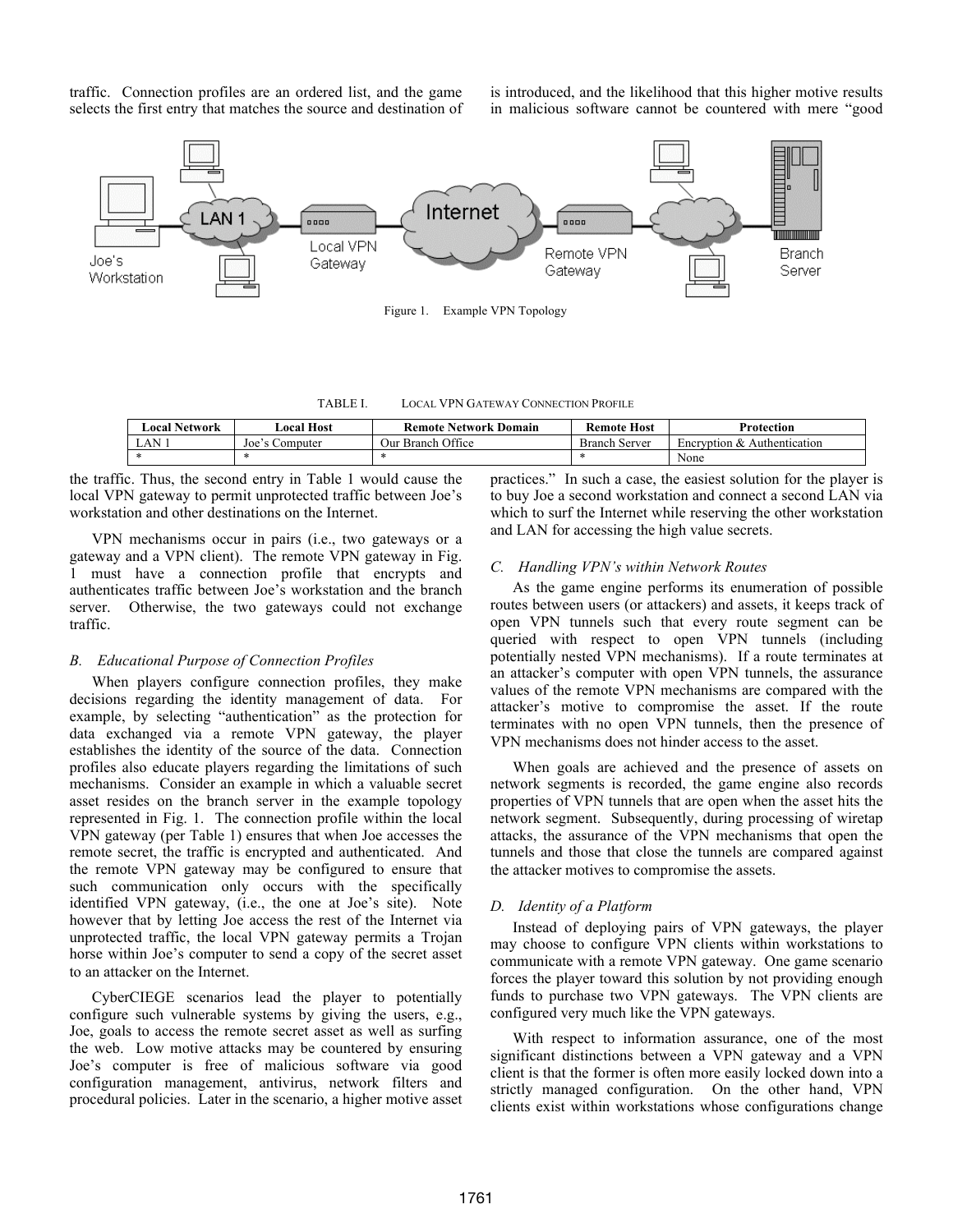frequently, e.g., through installation of new programs or device drivers. Recently, commodity computing platforms have included a Trusted Platform Module (TPM) that can attest to the identity of the platform, including software loaded on the platform [8]. A TPM can be used to manage the keys for a VPN client such that the keys are not unlocked unless the platform has an expected software configuration and an authenticated user. Loading unauthorized drivers on such a platform would prevent the keys from being used, and thus might prevent the VPN mechanism itself from being subverted.

CyberCIEGE VPN clients can be configured to require a "measured boot" to ensure the platform boots into a known state. The simulated workstation must then also be configured to measure its boot process and attest to the identity of the platform. If the player makes these security-enhancing selections, then attackers must have a commensurately higher motive in order to subvert the simulated VPN client mechanisms.

#### *E. Key Management*

When configuring VPN mechanisms, players can choose between the use of symmetric secret keys and PKI. When the player selects the former, costs are incurred to simulate the challenge of physically distributing secret keys, with the highest costs occurring when shared secrets must be established with a remote business partner. Selection of secret keys may also leave a system vulnerable to rouge VPN mechanisms within the enterprise. A scenario designer might define a VPN gateway that happens to use the default shared secret key, but cannot be managed by the player. Unless the player explicitly changes the secret keys within the other VPN mechanism, the rouge gateway can become a conduit via which assets are compromised.

A significant part of the game engine extensions was introduction of PKI features into the game. Players can choose to use a PKI-based key management for their VPN mechanisms instead of shared secrets.

# V. PKI SIMULATION

#### *A. PKI-based VPNs*

If a player chooses to manage VPN keys using a PKI, the player must select the root certificates that each PKI mechanism will accept. Scenarios offer players the use of "pay-per-cert" public Certification Authorities (CAs). In addition to costing the player funds for each certificate, this choice can result in spoofing due to bogus certificates issued by the public CA. As an alternative, players can purchase their own CA, which is generally less vulnerable to spoofing, (but does require the player to hire adequate IT support staff.)

When players select installed root certificates, they make choices about who may make representations about the identity of remote VPN mechanisms. Installing the pay-per-cert root is convenient, but players soon discover the CA may not be that careful when it comes to signing certificates<sup>2</sup>.

Each PKI-based VPN mechanism must also have an assigned CA, i.e., the CA that has signed the VPN mechanism's associated certificate. Two VPN mechanisms cannot establish a protected tunnel unless they can validate each other's certificates. The game allows players to cross certify another organization's certificate such that users can communicate with remote business partners via a VPN. Thus, the game simulates the validation of certificate chains. Use of cross certification can lead to the player's enterprise being spoofed by bogus certificates issued by the business partner. Within the game, risks introduced by cross certification can be mitigated by configuring VPN connection profiles with a certificate policy. Such a policy can restrict communication to remote VPN mechanisms whose certificates chains are free of cross certified certificates. Thus, the player may configure a VPN gateway to require locally generated certificate chains for sensitive intra-enterprise traffic while allowing cross certified chains when communicating with a business partner.

# *B. PKI Keys within VPN Routes and Attacks*

During attack processing, open VPN tunnels are queried to determine the installed roots within the respective VPN mechanisms, and to determine the CAs that sign each mechanism's associated certificates. The attacker motive is compared against the assurance of the CA. Thus, the strength of a VPN tunnel is limited by the assurance of the VPN platforms as well as the assurance of the mechanisms and procedures used when making representations about identity.

Within the simulation, CAs managed by the enterprise are not subject to subversion and spoofing if they are kept off of networks and the motive is not extreme. Networked CAs, partner CAs and pay-per-cert CAs have assurance levels limited by the assurance of their underlying platforms.

# *C. PKI for Email Encryption and Authentication*

Scenario designers create email assets by defining goals that require email clients and email transport applications [5]. Players configure procedural policies to direct the user to use some combination of encryption and signing for email sent as part of selected user goals. Similarly, the player directs the user to authenticate email received as part of other email goals. Scenario designers can contrive scenarios that force players to make decisions other than use brute force and "turn everything on," In one scenario, a remote business partner will not accept encrypted email because they don't want to interfere with the "deep packet inspection" performed by their intrusion detection system.

The game simulates the use of PKI to perform key management within the game's email clients. Players select installed roots and certification authorities in a manner similar to the configuration of VPN mechanisms. Purposely crafted scenarios lead the player to understand that if secrecy is not required, it may be best to sign and not encrypt an email. For

 $2$  One game CA offers a guarantee that before they issue a certificate, they collect their fee.